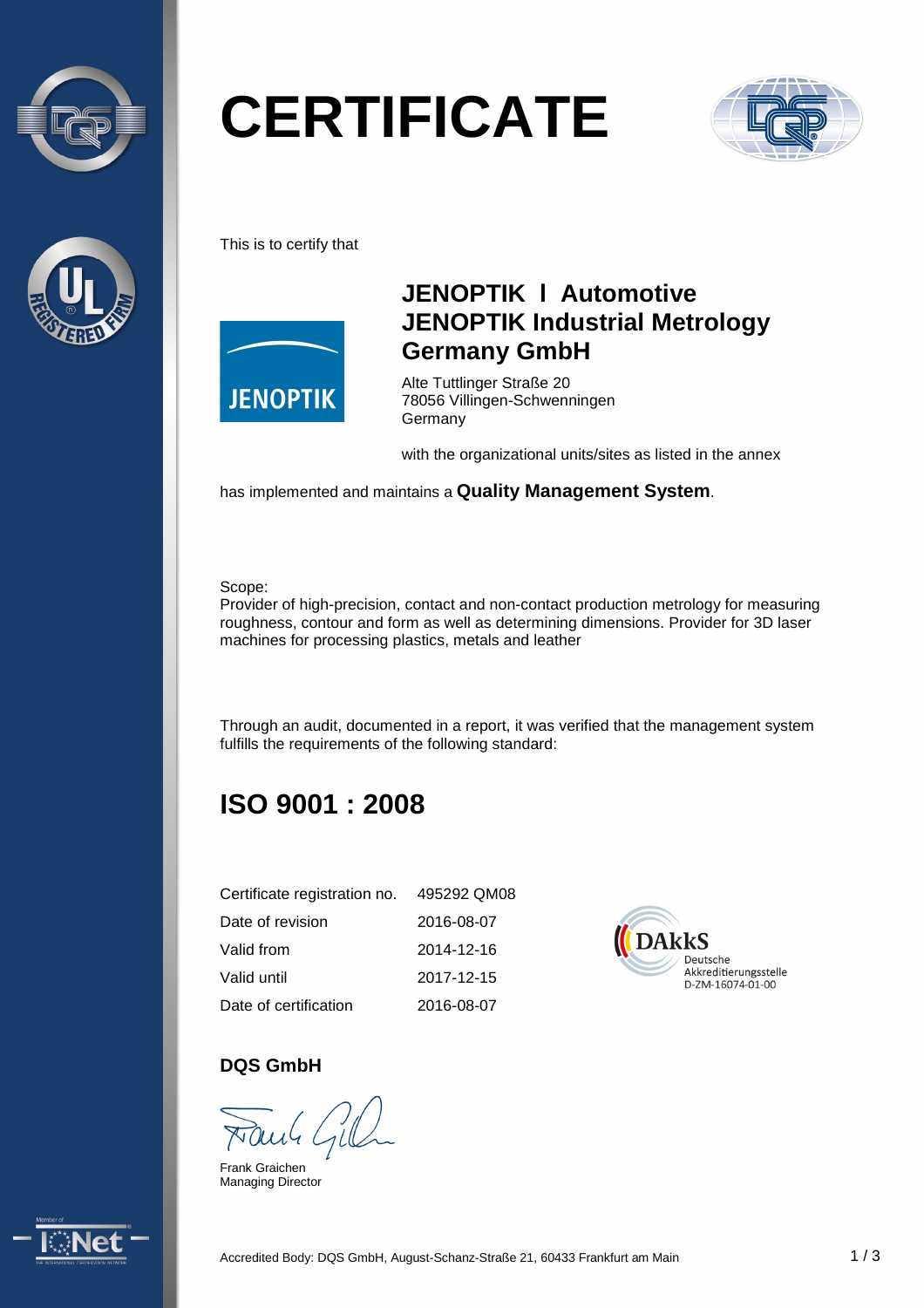



#### **Annex to certificate Registration No. 495292 QM08**

# **JENOPTIK l Automotive JENOPTIK Industrial Metrology Germany GmbH**

Alte Tuttlinger Straße 20 78056 Villingen-Schwenningen **Germany** 

| Location                                                                                                        | <b>Scope</b>                                                                                                                                                                                                                                        |
|-----------------------------------------------------------------------------------------------------------------|-----------------------------------------------------------------------------------------------------------------------------------------------------------------------------------------------------------------------------------------------------|
| 507651<br>JENOPTIK Industrial Metrology Switzerland SA<br>Rue du Tombet 29<br>2034 Peseux<br><b>Switzerland</b> | Provider of high-precision, contact and<br>non-contact production metrology. The<br>range of products covers standard<br>products and customer-specific solutions<br>for measuring roughness, contour and<br>form as well as determining dimensions |
| 497380                                                                                                          | non-contact production metrology. The                                                                                                                                                                                                               |
| JENOPTIK Industrial Metrology Germany GmbH Provider of high-precision, contact and                              | range of products covers standard                                                                                                                                                                                                                   |
| Göschwitzer Straße 40                                                                                           | products and customer-specific solutions                                                                                                                                                                                                            |
| 07745 Jena                                                                                                      | for measuring roughness, contour and                                                                                                                                                                                                                |
| Germany                                                                                                         | form as well as determining dimensions                                                                                                                                                                                                              |
| 523153<br>JENOPTIK Automatisierungstechnik GmbH<br>Konrad-Zuse-Straße 6<br>07745 Jena<br>Germany                | Provider of 3D laser machines for cutting,<br>welding and perforation of plastics,<br>metals and sensitive materials, which are<br>integrated into its customers' production<br>lines as a part of their process<br>optimization and automation     |
| 497381                                                                                                          | non-contact production metrology. The                                                                                                                                                                                                               |
| JENOPTIK Industrial Metrology Germany GmbH Provider of high-precision, contact and                              | range of products covers standard                                                                                                                                                                                                                   |
| Harkortstraße 2-4                                                                                               | products and customer-specific solutions                                                                                                                                                                                                            |
| 40880 Ratingen                                                                                                  | for measuring roughness, contour and                                                                                                                                                                                                                |
| Germany                                                                                                         | form as well as determining dimensions                                                                                                                                                                                                              |
| 507648                                                                                                          | Provider of high-precision, contact and                                                                                                                                                                                                             |
| <b>JENOPTIK Industrial Metrology France SA</b>                                                                  | non-contact production metrology. The                                                                                                                                                                                                               |
| 2 Rue de la Cartoucherie                                                                                        | range of products covers standard                                                                                                                                                                                                                   |
| 14400 Saint-Martin-des-Entrées                                                                                  | products and customer-specific solutions                                                                                                                                                                                                            |
| <b>France</b>                                                                                                   | for measuring roughness, contour and                                                                                                                                                                                                                |



This annex (edition: 2016-08-07) is only valid in connection with the above-mentioned certificate. 2/3

form as well as determining dimensions